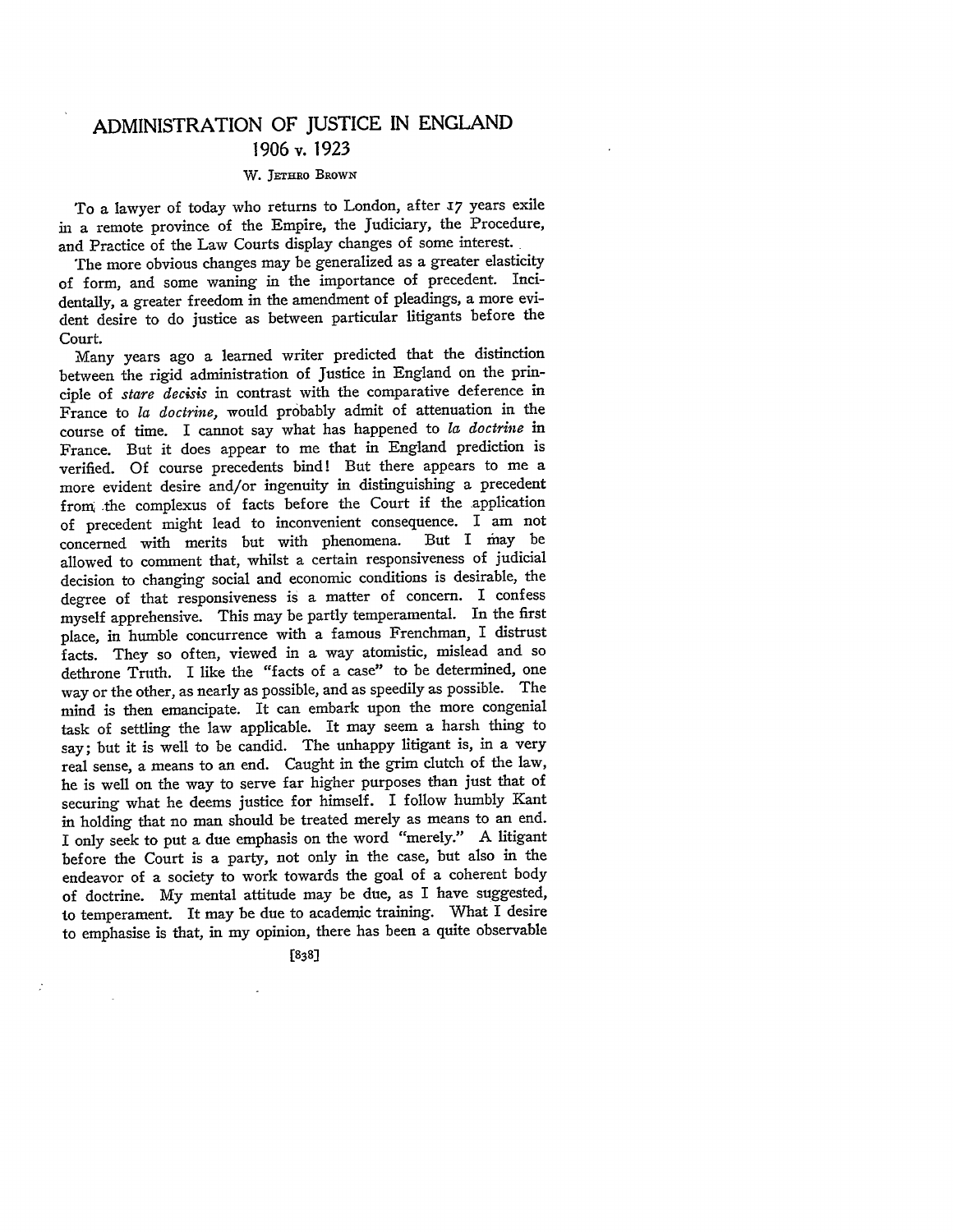tendency, during the last two decades, for the British Bench to interpret and apply justice with reference to "the merits of the case" without an adequate consideration of the effects of decision upon an already chaotic body of law.

Causation deserves consideration. In the first place, the terrifying increase of law, the ever increasing growth of the jungle of statute and precedent, may well drive a judge towards the goal of "dealing with a case on its merits." Judges, like ordinary mortals, may not unnaturally say, consciously or unconsciously, "The law is a tangle. Let us look dispassionately at the facts of the case." Of course, *stare decisis.* But as precedents in Courts of Common Law accumulate with bewildering rapidity throughout the English-speaking world, the temptation to "distinguish" so as to meet the facts of any given case in accordance with "instincts of justice" may easily become irresistible, and enthrone caprice in the place of principle. In the second place, the bewildering rapidity of change in the social and economic milieu affect the judicial as well as the lay mind. The implication should be obvious. A period of rapid transitions may well affect the judicial temper in the direction of an excessive concentration upon the special facts of a problem submitted for adjudication.

I note in the method of the administration of justice a greater freedom on the part of judges in interrupting counsel, sometimes by suggestions, sometimes by submitting "posers." Whether in an original or appellate jurisdiction,, the Court of Justice has sometimes suggested to my mind the Round Table Conference. The Bar may not like the change. Its members can hardly be unconscious of it. The tide of forensic eloquence is stemmed by questions which embarrass or disconcert. It must be rather an ordeal for an advocate, with a supply of well prepared and graceful periods, calculated to impress at least his client, if not the Court, to have to submit to such curt questions as "Do you *really* mean to argue that," etc., or "You surely do not suppose that," etc. Or, again, "Is your argument designed to prove the superfluous (or it may be the impossible) position?" And so on. I venture to express the opinion that the changed attitude tends to expedition in the administration of justice.

One consequence, if not exasperating to the Bench and Bar, must be at least exacting to the patience of the student who may attend Courts of Justice for the purpose of legal training. When a judgment turns largely on the particular facts of a case, by almost inevitable sequence, the argument and decisions of appellate tribunals are infused with elements of "fact" which the student might be pardoned for hoping would have been settled by the Judge in the first instance. in a number of recent Appeals, both before the House of Lords and the Privy Council, I had reason for amazement at the extent to which "facts" have had to be decided upon, directly or indirectly.